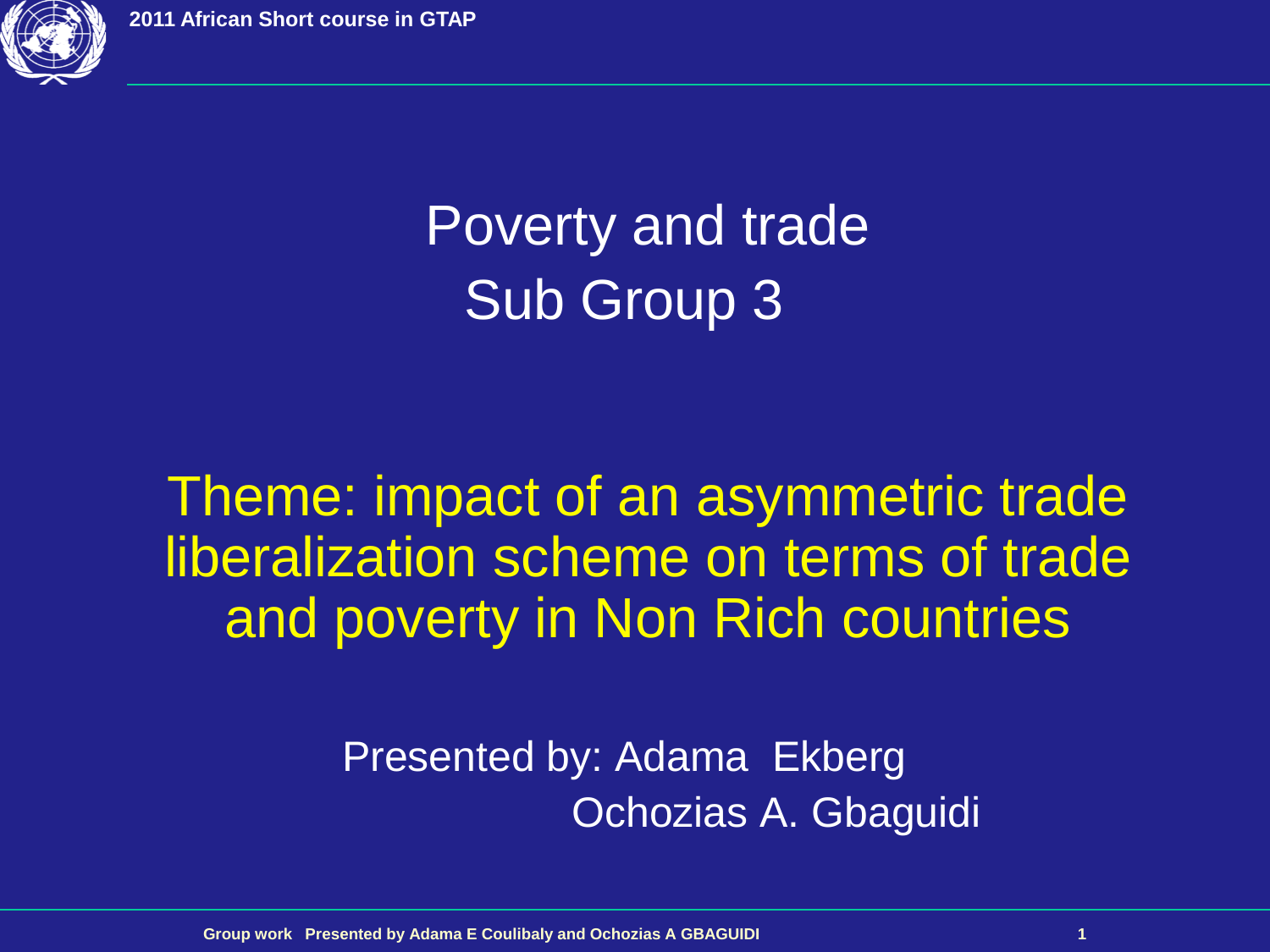

### • **Introduction :**

- **The issues and what is at stake ?**
- **Model assumptions ?**
- **Impacts of full agri trade liberalization in rich and full agricultural border protection in non rich on TOT**
- **Impacts of full agri trade liberalization in rich and full agricultural border protection in non rich on poverty in non rich**
- **Policy implications**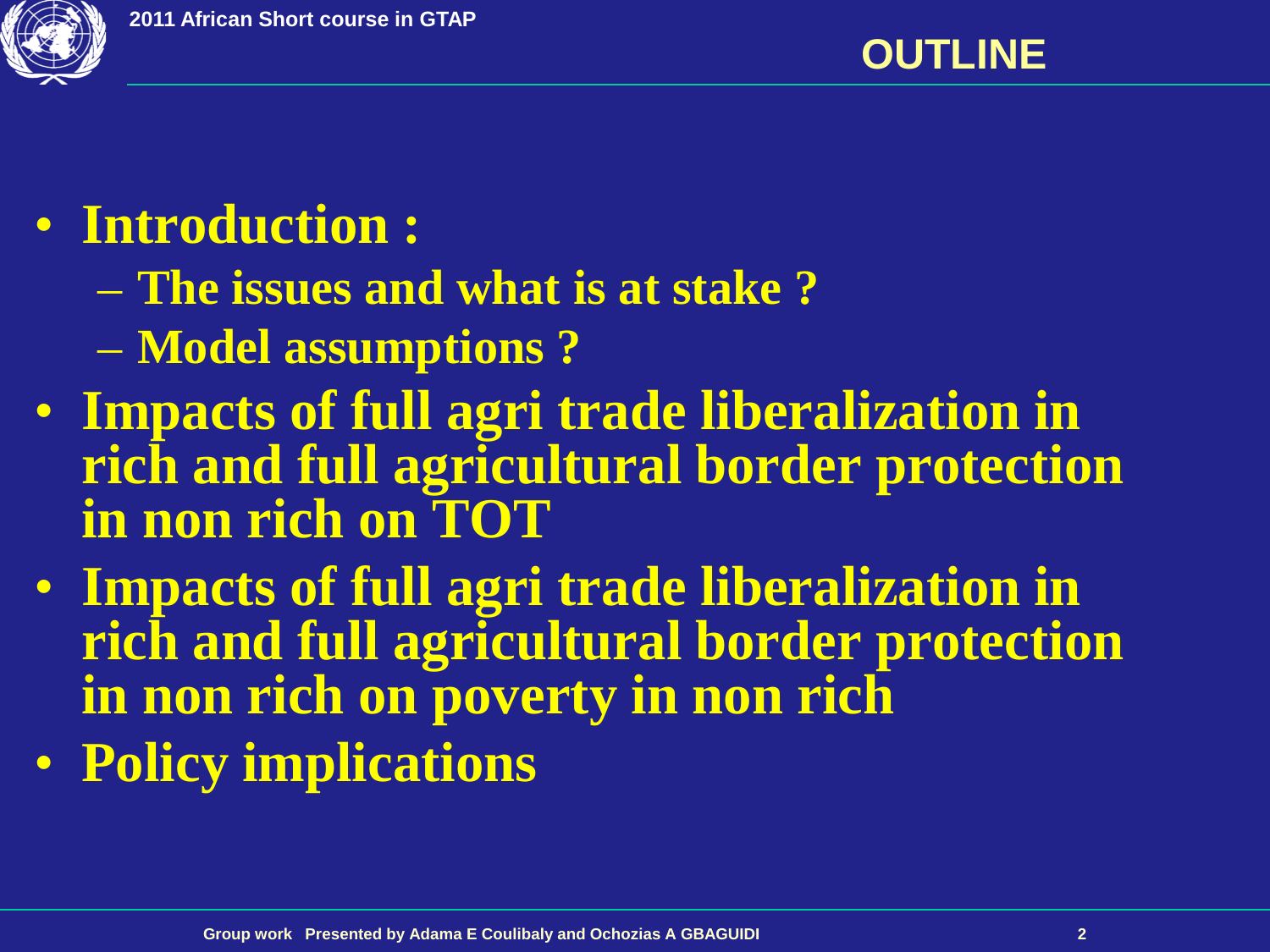

- **Context** 
	- Ongoing WTO negotiations have stalled with high demand put on Rich Countries to remove all trade related distortions
	- Demand from non rich countries allow differentiated treatment with border protection for their most sensitive sector (agriculture)
	- Will the non rich be better off or not under such global trade policy option if adopted ?
- Assumptions:
	- Baseline: Shock on to, tfd, tfm, txs in Rich group (full **liberalization in agriculture)**
	- Scenario: Baseline + shock on tms by + 100 % in NRich group only on imported commodities (full border protection in agriculture in Nrich)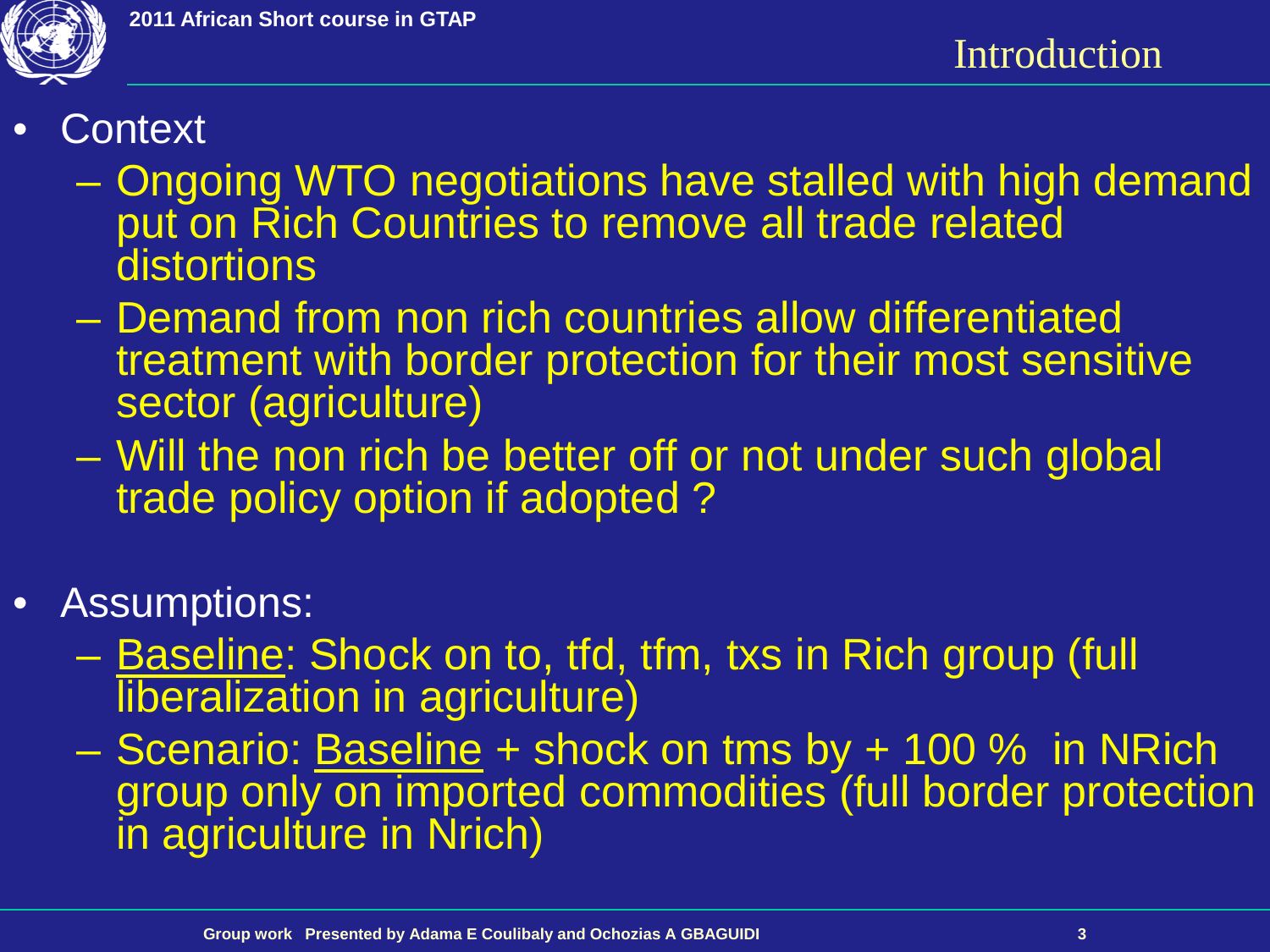#### **Impact on Terms of Trade**

|                   |               |              |             | $\mathsf{ToT}$ |
|-------------------|---------------|--------------|-------------|----------------|
|                   | <b>Before</b> | <b>After</b> | <b>Diff</b> | Loser          |
| <b>Rich</b>       | $-0.25$       | $-0.294$     | $-0.044$    |                |
| <b>RDevAsia</b>   | 0.36          | 0.4844       | 0.1244      |                |
| <b>RLatAmer</b>   | 1.39          | 1.491        | 0.101       | <b>Winners</b> |
| <b>RAfrica</b>    | 0.93          | 1.4125       | 0.4825      |                |
| <b>Mexico</b>     | 0.41          | 0.6212       | 0.2112      | Loser          |
| <b>Brazil</b>     | 4.88          | 4.757        | $-0.123$    |                |
| <b>Thailand</b>   | 1.59          | 1.7437       | 0.1537      |                |
| <b>Vietnam</b>    | 0.24          | 0.4986       | 0.2586      | Winners        |
| <b>Mozambique</b> | $-0.66$       | $-0.4917$    | 0.1683      |                |
| <b>Malawi</b>     | 4.3           | 4.4773       | 0.1773      |                |

• Winners and Losers but more winners than losers in Nrich. Why Brazil is loser ? Is Brazil in the same category as the Rich ?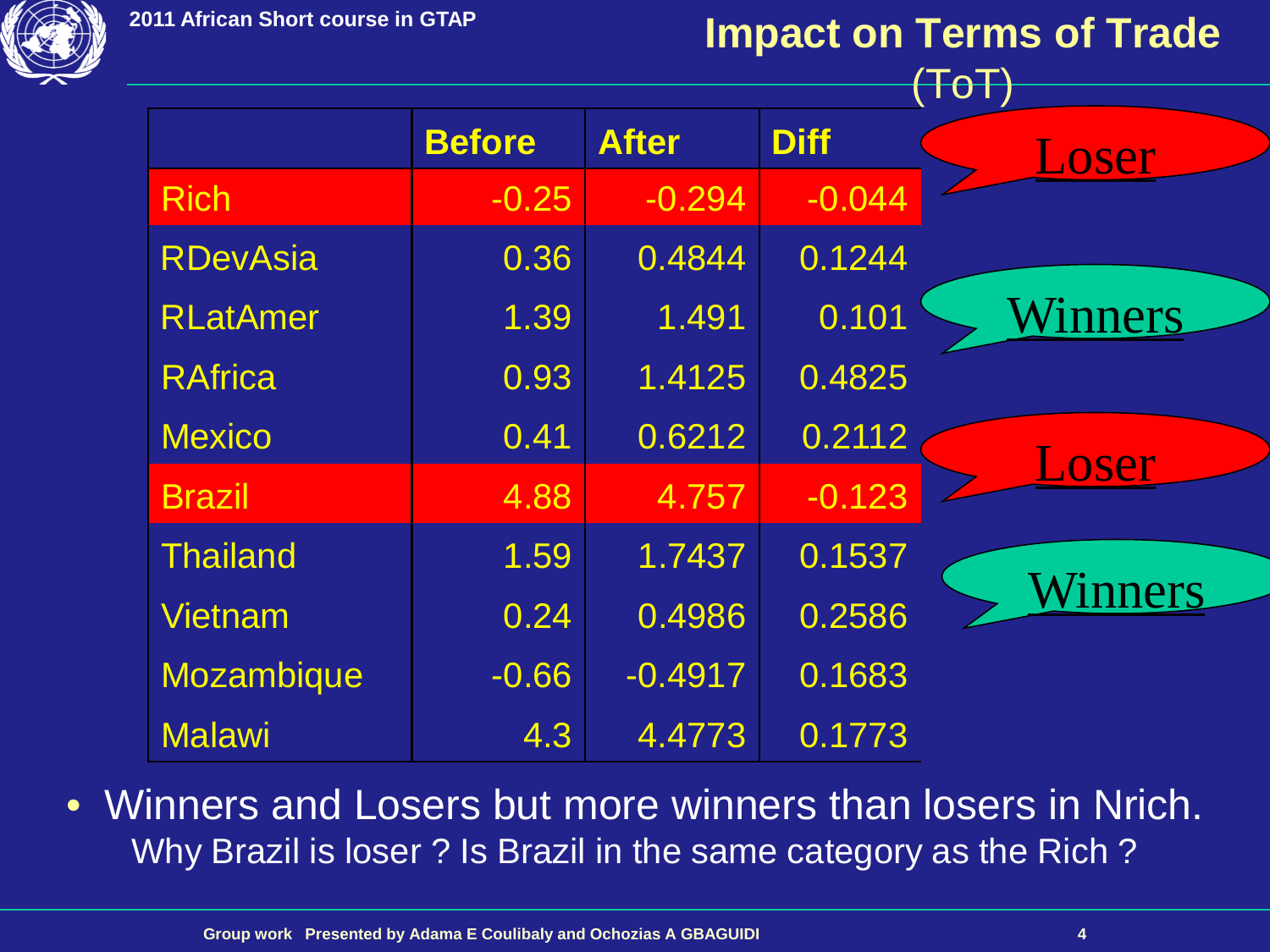

#### **Impact on Poverty**



While Rich **Country remove** all protection in ag comm...If Non rich country increase significantly their border tarifs this have positive impact on only Mexico where 6000 persons could be removed from poverty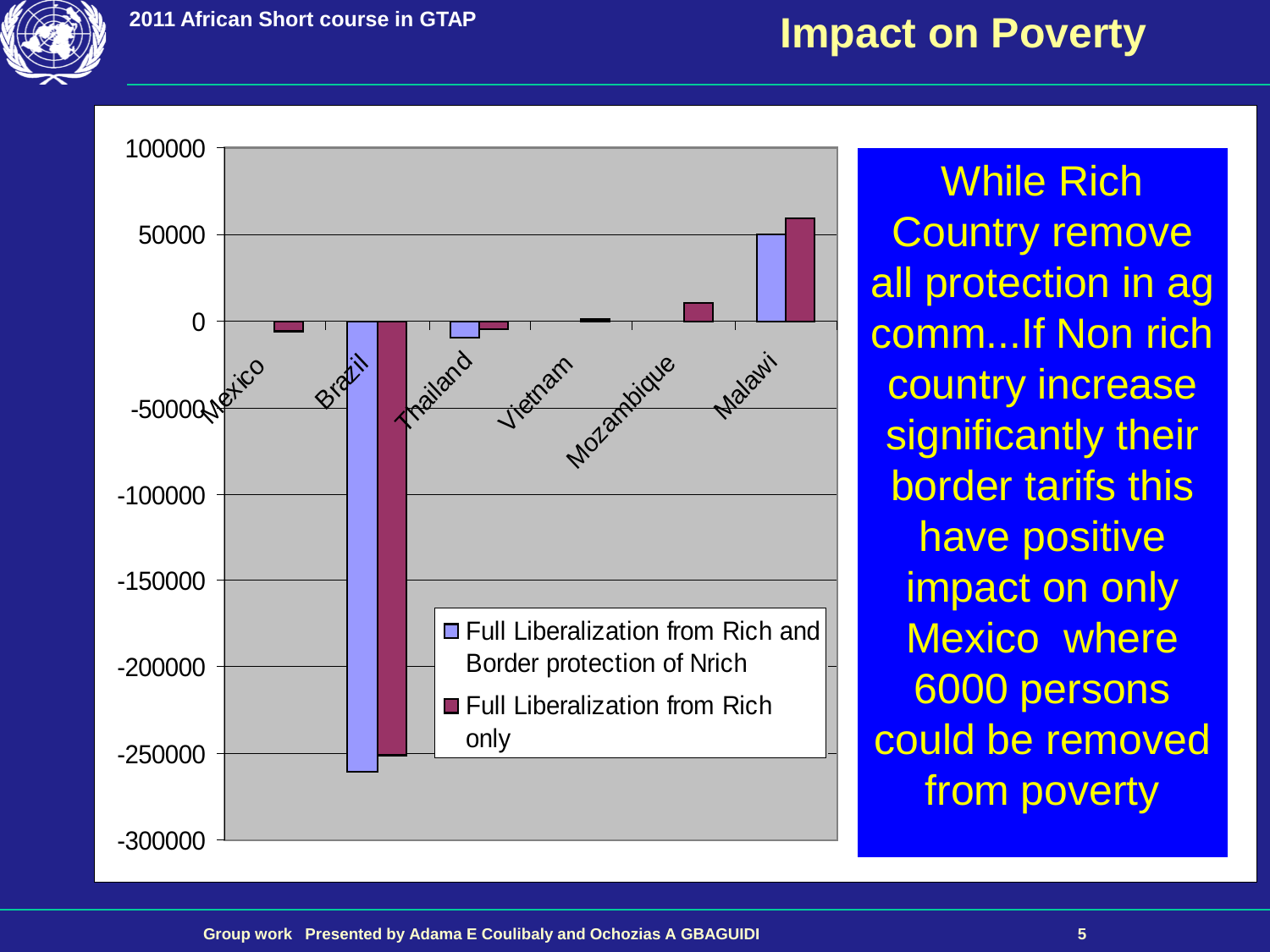

- To Sum up:
	- Improved ToT for all Nrich countries except in Brazil which seem more closer to the Rich
	- Overall increase in number of Poor in NRich
- Full agri border protection in Nrich may not be a good policy option for the Nrich if no attention to structure of economy
- Agriculture in the Nrich and Rich to remain a contentious issue on the issue of differentiated treatment
- Need to give special attention to Nrich Agriculture (competitiveness/supply side capacity) to see any breakthroughs in WTO negotiations.